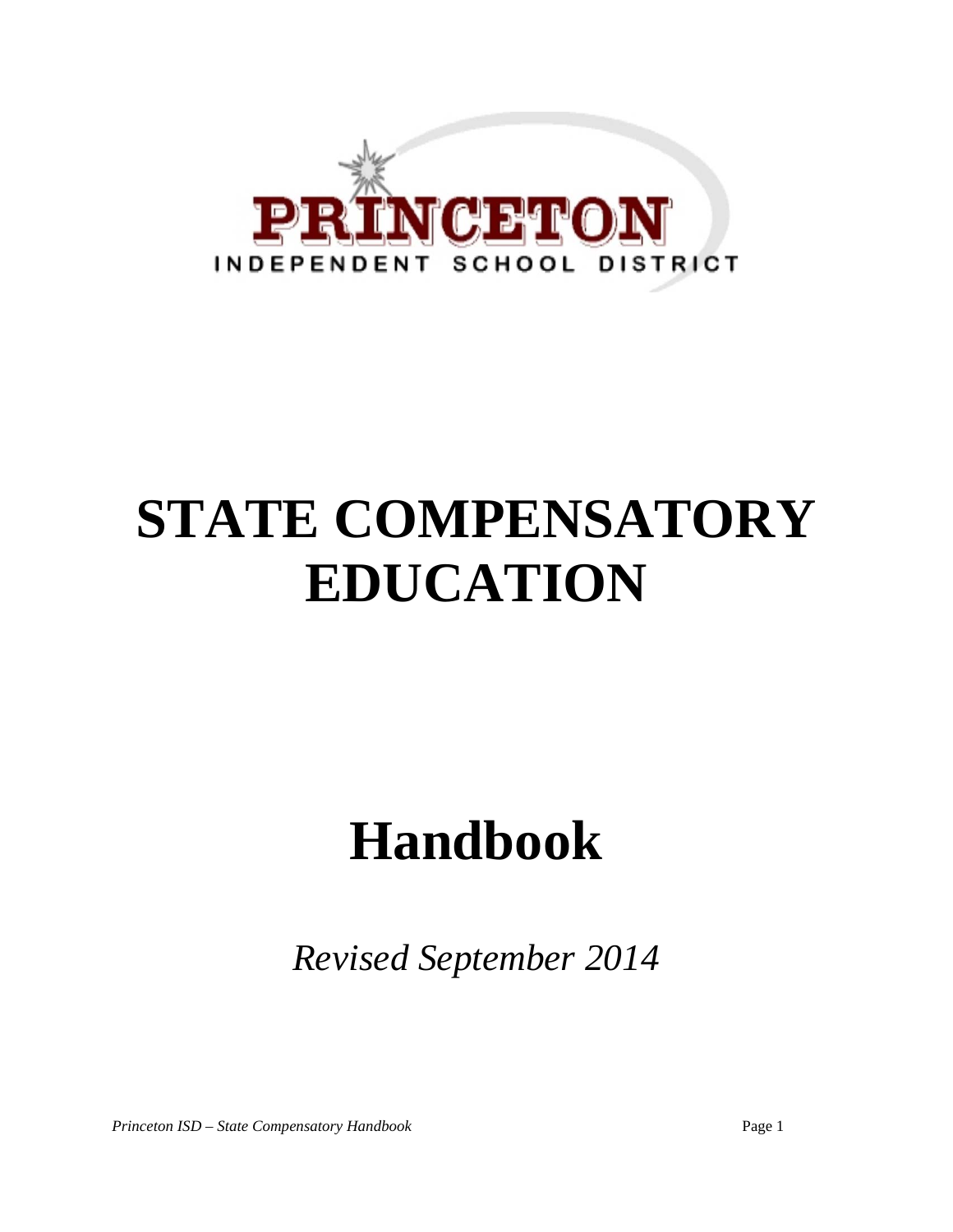### **STATE COMPENSATORY EDUCATION**

#### **PRINCETON ISD POSITION STATEMENT**

In accordance with *Texas Education Code Sec. 29.081* Princeton ISD will provide appropriate compensatory, intensive, or accelerated instructional services for students not performing satisfactorily on a state assessment instrument [State of Texas Assessments of Academic Readiness (STAAR), or End of Course Assessment (EOC)], or students who are at risk of dropping out of school. The program is designed to enable the students to be performing at grade level at the conclusion of the next regular school term.

#### **Definition of "Student at Risk"**

Students are identified as "At Risk" according to the 13 factors listed below. Procedures for producing the list are:

- List will be updated on an on-going basis; however, special emphasis should be given at the conclusion of the school year, by the campus the child attended.
- Student records will be flagged in Infinite Campus with an end date appropriate for the identifying factor. (Note different factors have different length of identification).
- Students may have multiple identifying factors.
- Official List for the state is the Fall PEIMS snapshot (typically last Friday in October).

"Student at risk of dropping out of school" includes each student who is under 26 years of age and who:

1. was not advanced from one grade level to the next for one or more school years;

| I dentified by retention records | End Date Open |
|----------------------------------|---------------|

2. if the student is in grade 7, 8, 9, 10, 11, or 12, did not maintain an average equivalent to 70 on a scale of 100 in two or more subjects in the foundation curriculum during a semester in the preceding or current school year or is not maintaining such an average in two or more subjects in the foundation curriculum in the current semester;

| Identified by semester grades at the | End Date June 15 of the following school |
|--------------------------------------|------------------------------------------|
| conclusion of each semester          | year                                     |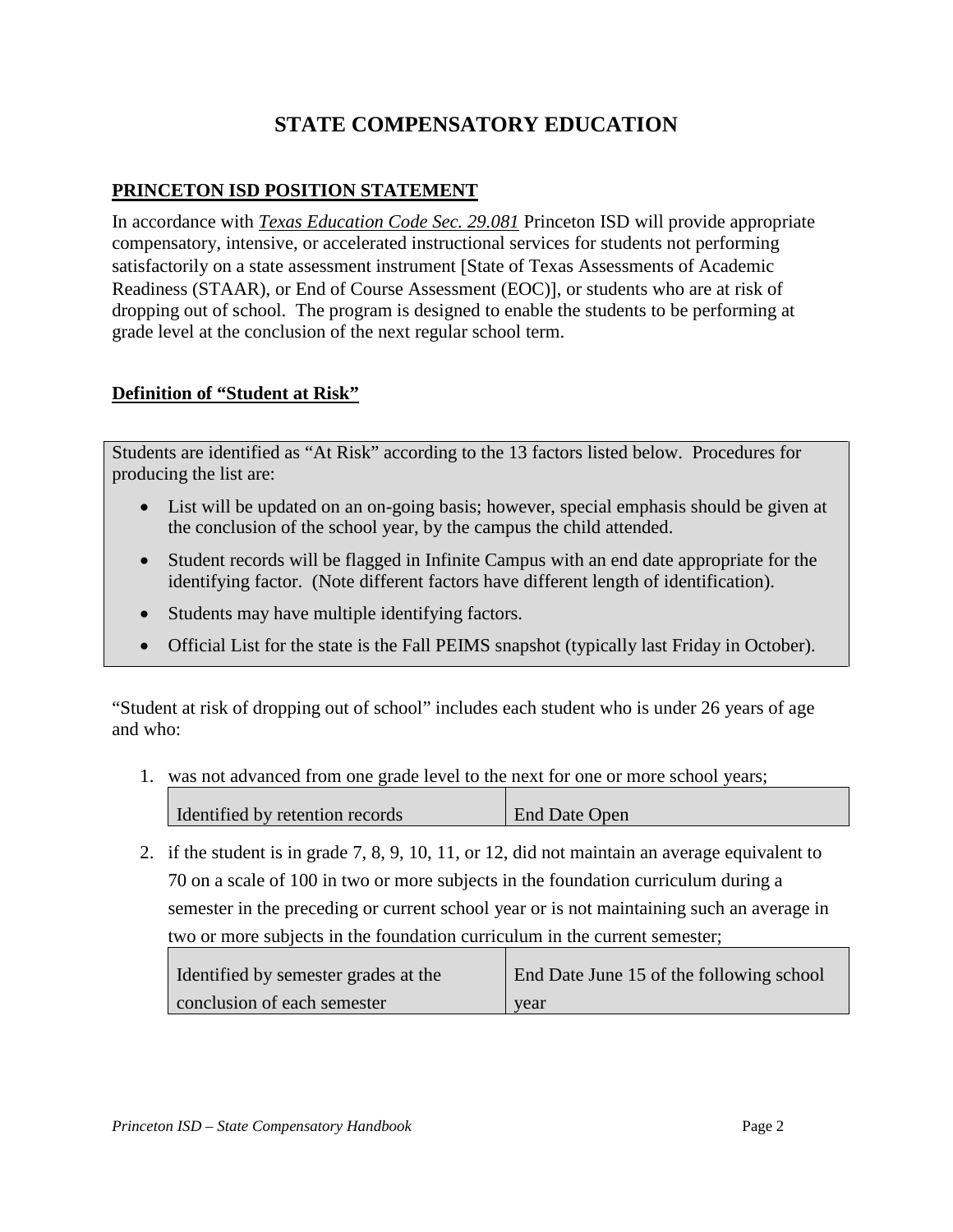3. did not perform satisfactorily on an assessment instrument administered to the student under Subchapter B, Chapter 39, and who has not in the previous or current school year subsequently performed on that instrument or another appropriate instrument at a level equal to at least 110 percent of the level of satisfactory performance on that instrument;

Identified by STAAR or EOC results | End Date June 15 of the following school year

4. if the student is in prekindergarten, kindergarten, or grade 1, 2, or 3, did not perform satisfactorily on a readiness test or assessment instrument administered during the current school year;

| Identified by iStation results | End Date June 15 of the current school |
|--------------------------------|----------------------------------------|
|                                | year                                   |

5. is pregnant or is a parent;

| Identified as placed in Pregnancy Related | <b>End Date Open</b> |
|-------------------------------------------|----------------------|
| Services or transfers in with a child     |                      |

6. has been placed in an alternative education program in accordance with Section 37.006 during the preceding or current school year;

| Identified by discipline records | End Date June 15 of the following school |
|----------------------------------|------------------------------------------|
|                                  | year                                     |

7. has been expelled in accordance with Section 37.007 during the preceding or current school year;

| Identified by discipline records | End Date June 15 of the following school |
|----------------------------------|------------------------------------------|
|                                  | vear                                     |

8. is currently on parole, probation, deferred prosecution, or other conditional release;

| Identified by information received from | End Date Open or scheduled release from |
|-----------------------------------------|-----------------------------------------|
| aw enforcement                          | parole, probation, etc.                 |

9. was previously reported through the Public Education Information Management System (PEIMS) to have dropped out of school;

|  | I Identified by PEIMS records | <b>End Date Open</b> |
|--|-------------------------------|----------------------|
|--|-------------------------------|----------------------|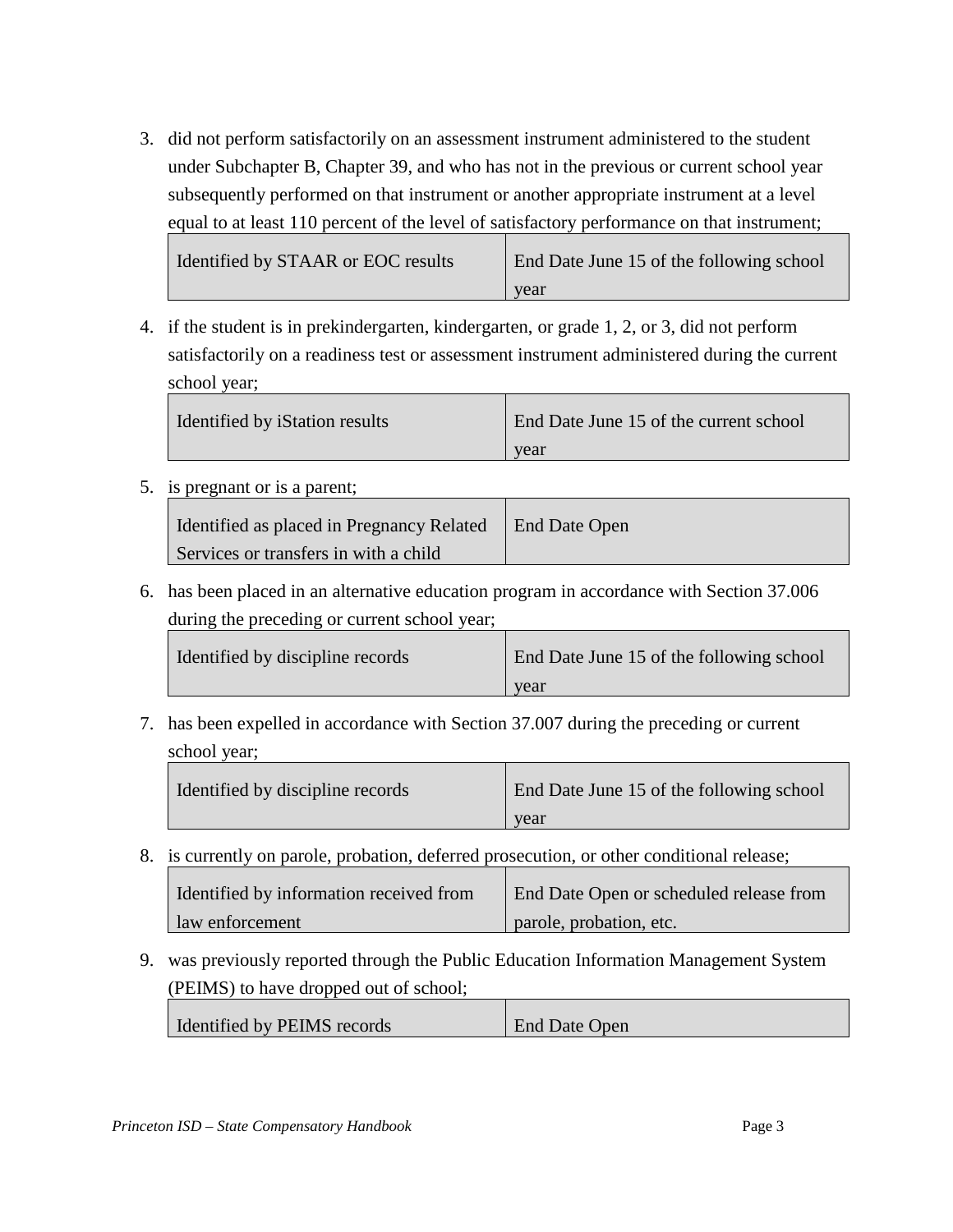10. is a student of limited English proficiency, as defined by Section 29.052;

| Identified by LPAC | End Date Open until student is dismissed |
|--------------------|------------------------------------------|
|                    | from LEP services                        |

11. is in the custody or care of the Department of Protective and Regulatory Services or has, during the current school year, been referred to the department by a school official, officer of the juvenile court, or law enforcement official;

| Identified by CPS records | End Date June 15 of the current school |
|---------------------------|----------------------------------------|
|                           | year                                   |

12. is homeless, as defined by 42 U.S.C. Section 11302, and its subsequent amendments; or

| Identified by homeless liaison | End Date June 15 of the current school |
|--------------------------------|----------------------------------------|
|                                | vear                                   |

13. resided in the preceding school year or resides in the current school year in a residential placement facility in the district, including a detention facility, substance abuse treatment facility, emergency shelter, psychiatric hospital, halfway house, or foster group home.

| Identified by residential facility | End Date June 15 of the following school |
|------------------------------------|------------------------------------------|
| enrollment records                 | year                                     |

*Education Code 29.081 (d)*

#### **Goals for Compensatory Education**

- 1. To accelerate student learning so that he/she is performing at grade level by the conclusion of the next regular school term.
- 2. To provide students the opportunity to recapture skills and credits missed.
- 3. To design and implement services based on student performance data.
- 4. To annually review progress of each student identified as at risk.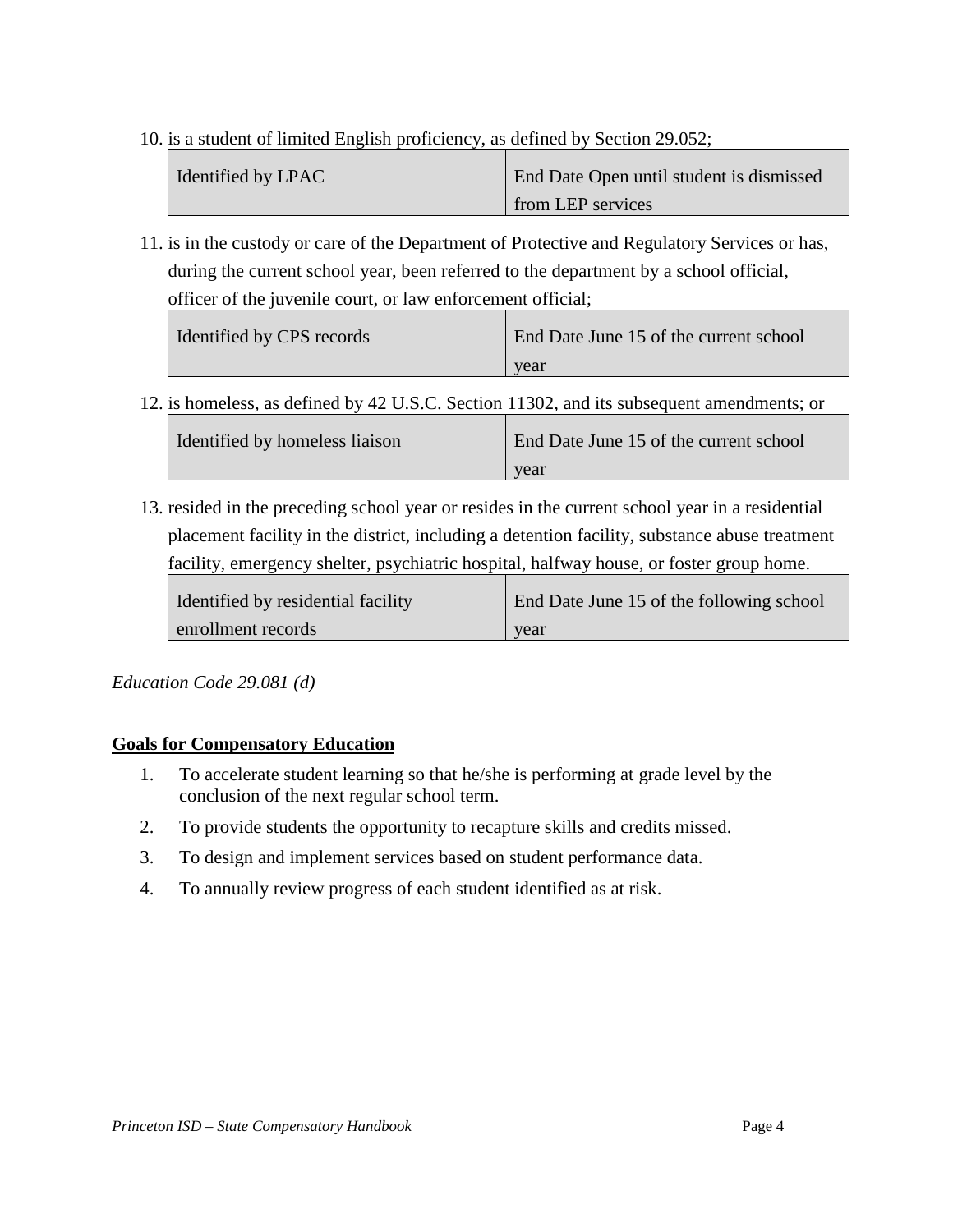#### **Guidelines for Compensatory Education**

1. Student Identification

Students that meet the state standards for an "at risk" student under Texas Education Code SEC 29.081 will receive compensatory services.

2. Student Evaluation

In addition to on going monitoring, Princeton ISD will annually evaluate the progress of students receiving compensatory education services in the areas of state assessment tests, classroom grades, and student conduct. An annual evaluation will be reviewed by the campus administration to determine services for the upcoming school year.

3. Program Evaluation

An annual evaluation will be reviewed by the District Improvement Committee to determine program effectiveness and future needs of "at risk" students.

#### **Program Organization**

Princeton ISD offers a continuum of services for students in grades  $Pre-K - 12$  that qualify for Compensatory Education Services.

1. Pre-Kindergarten

Princeton ISD offers a full day pre-kindergarten program for students that meet state mandated qualifications: Students must be 4 years of age on or before September 1 of the current school year and must be either Limited English Proficient (LEP), eligible to participate in the National Free or Reduced-Price Lunch Program, homeless, dependent of active duty military / member of armed forces who was injured or killed while on active duty or has ever been in the conservatorship of the department of Family and Protective Services.

2. Dyslexia

Princeton ISD offers a continuum of services for a student diagnosed as having Dyslexia or Related Reading Disorders. Options consist of Classroom Modifications, Classroom Technology, Content Mastery, or a Multi-Sensory Reading Program

(Barton Reading and Spelling System)

3. Technology

Elementary classrooms (grades  $PK - 5$ ) have 3 computers each. Students are assigned computer time to reinforce skills in reading, writing, math, science and social studies.

Elementary – High School students (grades  $PK - 12$ ) are scheduled computer lab time by their teachers on an as needed basis.

Mobile computer labs and other technology devices are available on all campuses (grades PK – 12). Teachers may check out for classroom reinforcement.

4. Content Mastery Center (CMC)

*Princeton ISD – State Compensatory Handbook* Page 5 Students can receive additional one-on-one assistance with independent practice work.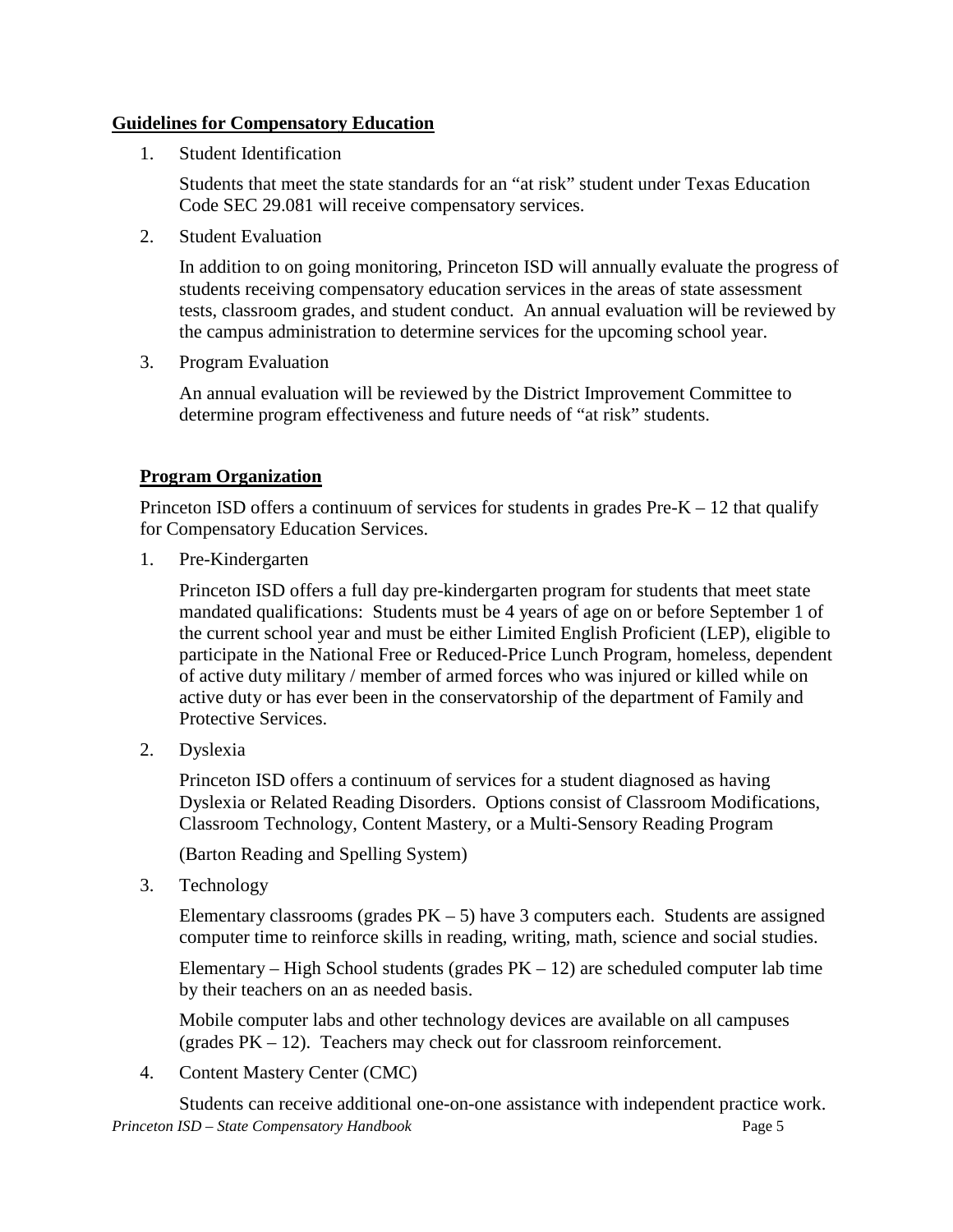5. Tutoring

Princeton ISD Teachers will offer tutoring during the school day and either before or after the school day. Transportation is provided for either before or after school tutoring. Teachers should be contacted to establish mutually convenient times.

6. Credit Recovery (Grades  $9 - 12$ )

Princeton ISD offers 3 levels of Credit Recovery.

- A) Students in grades  $9 12$  may recover credits during the school day via computerassisted curriculum.
- B) Students in grades  $9 12$  may recover credits during night school program via computer-assisted curriculum.
- C) Students in grades  $11 12$  may enroll in a full time credit recovery program (RISE) and complete graduation requirements via computer-assisted curriculum.

All programs require application through the High School Office.

7. Disciplinary Alternative Education Program (DAEP)

Princeton ISD offers a Disciplinary Alternative Education Program for students that experience consistent or severe misconduct problems.

8. STAAR / EOC Remediation Classes (Grades  $6 - 12$ )

Students that fail any portion of the STAAR or EOC will receive remediation time the following school year. Remediation time may be double blocked with a regular class for seamless integration.

9. Summer School

Princeton ISD will offer a summer school program as an alternative to retention. Tuition will be charged in grades  $9 - 12$ .

#### **Staff Development**

Princeton ISD will ensure that teachers receive staff development on strategies to motivate, accelerate, and remediate student performance including differentiated instruction.

#### **Parent and Community Involvement**

Princeton ISD embraces the concept that the education of students is a partnership with parents and community. Parents will have access to information related to program objectives and activities that support student success in the above areas.

Parents and Community members are invited to be part of Princeton ISD Site-Based Decision Making Process. District/Campus Improvement plans will address the needs of atrisk students.